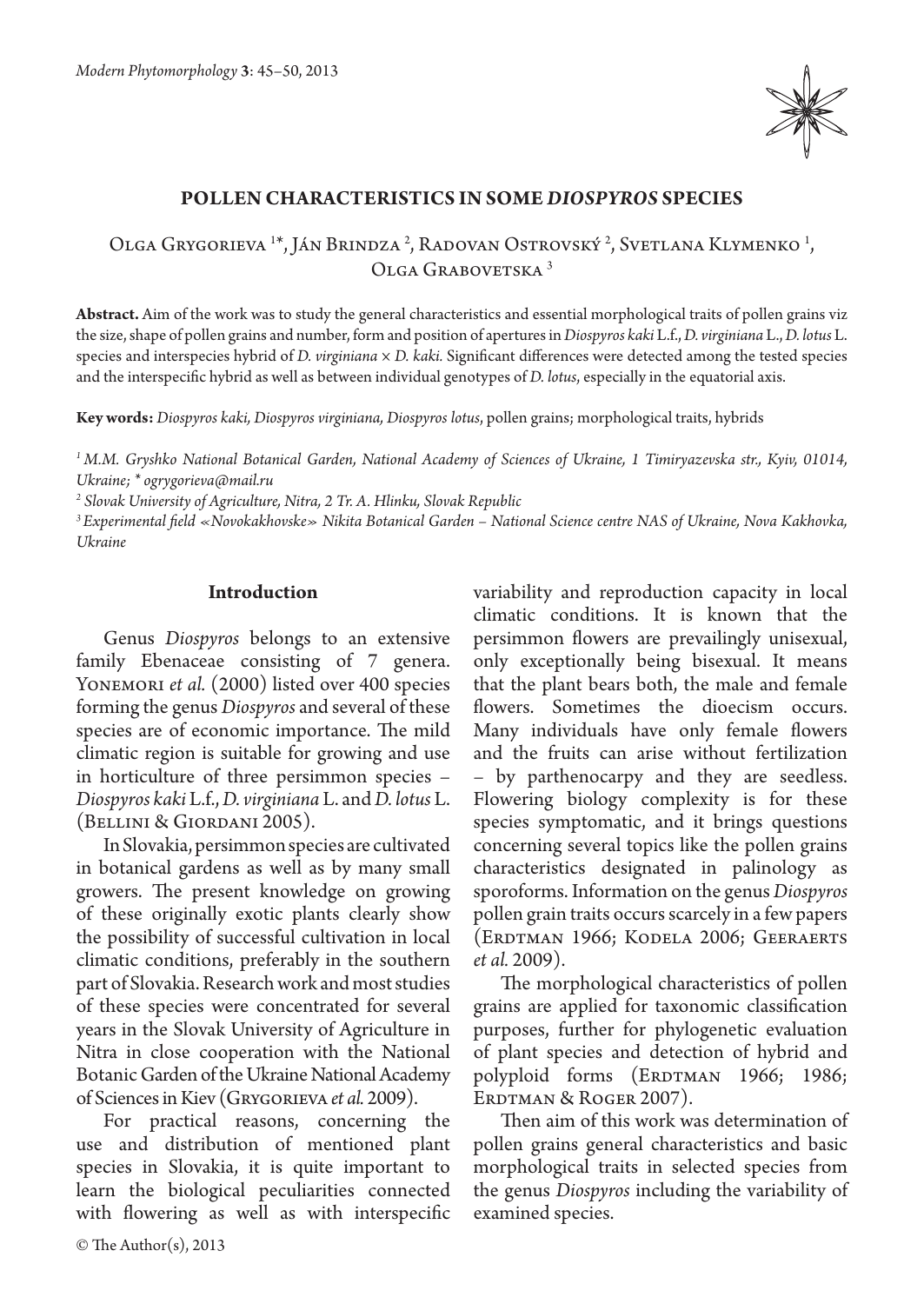# **Material and methods**

The pollen grains morphology was studied on *Diospyros kaki, D. virginiana, D. lotus* and interspecies hybrid *D. virginiana × D. kaki.*  We have evaluated the basic morphological characteristics of tested persimmon species pollen grains – the size and shape, position, number and form of apertures (aperture the thinned region of the sporoderma – wall pollen grain, usually function as sites of the germination). The pollen grain size has been determined by measuring the length of polar axis  $(P - the straight line between the distal)$ and proximal poles of a pollen grain) and length equatorial axis  $(E -$  pollen width, the distance between the poles in equatorial part of pollen). The shape index  $(SI - the ratio of the length)$ of the polar axis and equatorial axis) allowed determination of the pollen grains shape. The pollen grains are classified according to shape index into 9 shape classes (Dostan *et al.* 1966). The pollen size (length of polar axis and equtorial axis – width of pollen) and shape (SI – P/E) were measured in micrometers.

Above mentioned morphological traits were measured and evaluated on 40–60 pollen grains (in polar position) of each species. Electron microscopes Carl Zeiss EVO LS 15 and РЕММА-102 (SELMI) enabled to distinguish and identify the pollen surface – structure, special ornamentation, upmost thickness of exine – sexine and aperture membrane structure.

Morphological traits were evaluated on pollen samples collected in 2010 from female flowers during full flowering from the persimmon trees of species *D. virginiana,*  cultivated in Kyiv (Ukraine), *D. lotus* – in Arborétum Mlyňany (Slovakia) and *D. kaki*  – in Nitra (Slovakia). Pollen samples released from dry male flowers were further dried under laboratory conditions. For microscopic studies on morphological characteristics the dry pollen was used.

#### **Results and discussion**

Pollen grains of the genus *Diospyros* are solitery, defined as monades. This study showed

that pollen grains are radially symmetrical, isopolar and according to the localization of apertures they are zono-tricolporate.

Three compound apertures are according to distribution equidistant. The size, the shape of pollen grains and the number of apertures are documented on Fig. 1. Pollen grains possess three prolonged apertures – colpi which are narrowed at poles. Additional pole is in the colpus middle at the equatorial centre (circular equatorial aperture). This classification correlates with literature data (Sowunmi 1995; Kodela 2006; Geeraerts *et al.* 2009). In some pollen grains were observed annuluses – an area of the exine surrounding a pore with thickened periphery or operculum – part of exine over the pore (Fig. 1). The exine membrane in an area of the colpus is granulated. From cytological point of view the pollen grains of most *Diospyrus* are bicellular with exception of *D. kaki* and *D. lotus* with unicellular pollen grains (Поддубная-Арнольди 1982). It means that generative cell division on sperm cells is accomplished in the pollen pocket.

An important morphological characteristic is the size of pollen grains. Our data showed that the pollen grains of *D. kaki, D. virginiana, D. lotus*  and interspecies hybrid *D. virginiana × D. kaki*  are from medium size to large accordingly to Dostál *et al.* (1966). The length of polar axis (P) measured in the mentioned three species (Tab. 1) varied from  $42.25$  to  $55.41 \mu m$  and the width of equatorial axis (E) was in range of 21.40-32.47 μm. The highest values of mean length of polar axis (71.19 μm) and equatorial axis (33.14 μm) was recorded in pollen of the interspecies hybrid *D. virginiana × D. kaki.*  Differences in values of the both indicators of pollen grain size (P and E) between this hybrid and other tested species were statistically significant.

The significance of differences was observed also in the mean length of polar and equatorial axes in all analyzed species with exception of mean length of polar axis in *D. kaki* and *D. lotus*. The values of the coefficient of variation were in the range of 3.63-6.50% for polar and in the range of 6.15-7.56% – for equatorial axes. It suggests a low variability in pollen grains size of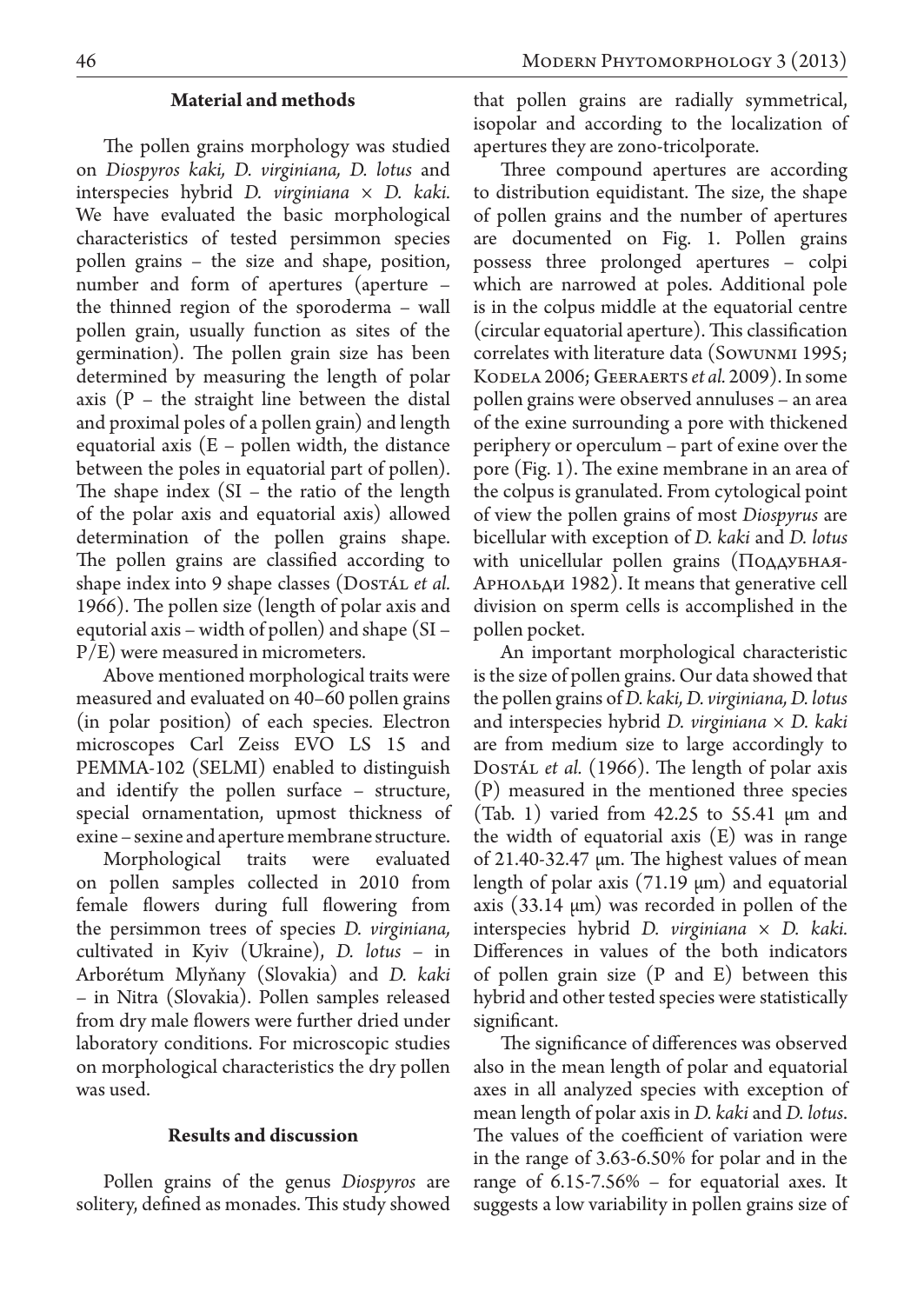

**Fig. 1.** Pollen grains of *Diospyros* species in different position: **A** – *D. lotus*; **B** – *D. virginiana*; **C** – *D. kaki*; **D** – *D. virginiana × D. kaki.*

studied species, despite statistically significant intraspecific variability, illustrated in Tab. 1  $(P = 48.00 - 51.39 \,\mu m$  and  $E = 23.56 - 27.78 \,\mu m$ ).

Results of morphological analysis of pollen in selected genotypes of *D. lotus* from Arborétum Mlyňany (Tab. 2) confirmed a higher intraspecific variability of pollen grains size as evidenced by the values of the coefficients of variation for polar (9.76-21.64%) and equatorial (7.09-9.29%) axes. It was found,

that pollen grains size varies considerably in one individual plant even (Ostrolucká & Križo 1989). Shape index (SI) of pollen grain depends on parameters of polar  $(P)$  and equatorial  $(E)$ axis. Shape index (the P/E ratio) of tested species varied from 1.75 in *D. kaki* to 2.18 – in *D. virginiana* (Tab. 2).

According to the values of shape index the pollen grains can be classified as prolate or prolate-spheroidal. The shape indexes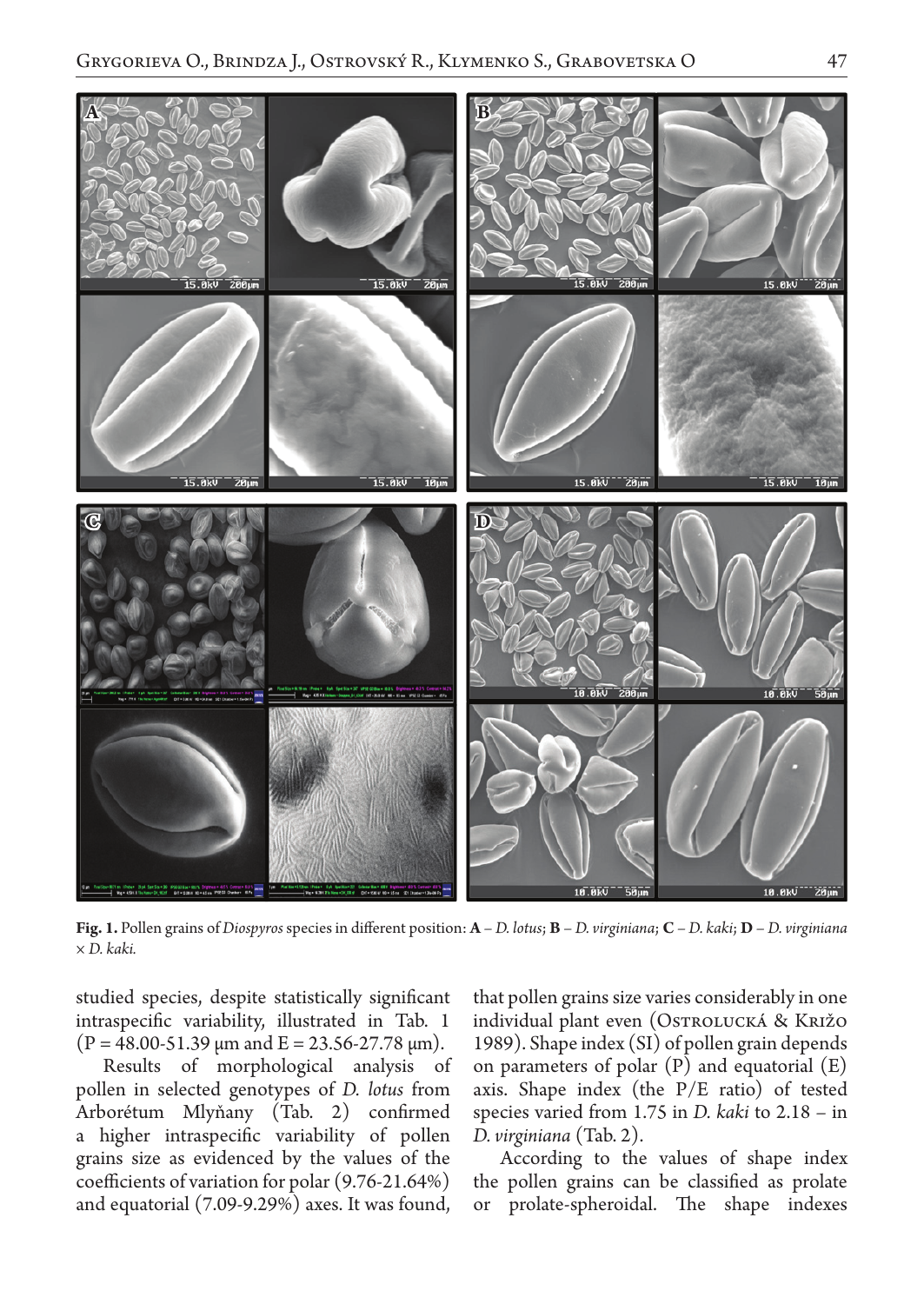| Species                         | min   | max   | mean  | SE<br>mean | $CV\%$ | SI   | Homogeneous<br>groups |
|---------------------------------|-------|-------|-------|------------|--------|------|-----------------------|
| $P$ – polar axis ( $\mu$ m)     |       |       |       |            |        |      |                       |
| D. kaki                         | 43.97 | 54.06 | 48.73 | 0.91       | 6.50   |      | $\mathsf{C}$          |
| D. lotus                        | 42.50 | 50.50 | 48.00 | 0.50       | 3.63   |      | c                     |
| D. virginiana                   | 49.28 | 55.41 | 51.39 | 0.59       | 4.00   |      | bc                    |
| D. virginiana $\times$ D. kaki  | 63.17 | 80.54 | 71.19 | 0.48       | 6.30   |      | a                     |
| $E$ – equatorial axis $(\mu m)$ |       |       |       |            |        |      |                       |
| D. kaki                         | 24.58 | 32.47 | 27.78 | 0.57       | 7.20   | 1.75 | b                     |
| D. lotus                        | 23.97 | 31.17 | 26.06 | 0.56       | 7.56   | 1.84 | bc                    |
| D. virginiana                   | 21.40 | 25.94 | 23.56 | 0.41       | 6.15   | 2.18 | d                     |
| D. virginiana $\times$ D. kaki  | 30.20 | 36.51 | 33.14 | 0.50       | 5.00   | 2.14 | a                     |

**Table 1.** The measured pollen morphological traits of *Diospyros* species: **min** – minimum value; **max** – maximum value; **mean** – arithmetic mean; **SI** – shape index  $(P/E)$ ; **SE**<sub>mean</sub> – standard error; **CV** – coefficient of variation  $(\%)$ .

ranging from 1.77 to 1.83 in the genotypes of *D. lotus* confirmed certain degree of identity substantiating thus the classification to shape class of prolonged pollen grains, i.e. with the vertical axis longer than equatorial one. In comparison with the data of Geeraerts *et al.*  (2009) our results concerning the shape indexes of tested species are generally higher. On the other hand, the data shown in Table 1 and the values of shape indexes (1.28-1.33) presented in Tab. 3 verify that the pollen grains of *Diospyros* representatives are prolonged sporoformes with exception of *D. lotus* (ERDTMAN 1966; Geeraerts *et al.* 2009). Interesting values of shape index (1.79-1.82) for *D. kaki* are reported by Evrenosoglu & Misirli (2009). However, it is consistent with our result for this species (1.75) given in Table 1.

Morphological traits variability could be influenced by the environmental factors, such as temperature, humidity and mineral nutrition. In case of pollen grain size, except the above mentioned factors, the inner factors are also of importance – especially the chromosomes number. Polyploid species are characterized by larger pollen grains with increased aperture numbers. Pollen size could be influenced even by different methodical procedures and approaches to pollen samples processing e.g. the pollen elaboration by acetolysis, using various agents like acetocarmine, KOH or processed without any chemicals, applying the dry pollen

method (Ostrolucká & Križo 1989). These factors can significantly influences on the pollen size. For example Sowunmi (1995) reported for *D. mespiliformis* Hochst. ex A.D.C. the mean value for polar axis length (P) of 42.4 μm (in range 39.0-46.0 μm) and the equatorial axis (E) of 31.2 μm (27.0-33.0 μm). Whereas Geeraerts *et al.* (2009) for the same species found the mean values for the length P – 32.3 μm and  $E - 24.8$  μm. There were found also significant different values of the mentioned traits in *D. lotus* and *D. virginiana* presented in our study as well as in the study published by Geeraerts *et al.* (2009). The lengths of polar and equatorial axes were larger in pollen samples collected on localities of Slovakia. Nevertheless, in the paper of GEERAERTS *et al.* (2009) an extensive knowledge on pollen morphological diversity was accumulated for different persimmon species.

KODELA  $(2006)$  reports the evaluations for *D. australis* (R. Br.) Hiern., where the mean length of polar axis reached 36.9 μm and the equatorial one – 29.7 μm. Our results suggest a possible polymorphism of pollen obtained from individual genotypes of a given species grown in different ecological and geographical conditions, respectively. Colour of pollen grains is taken as a relevant trait from taxonomic point of view. The tested samples of persimmon pollen were of different yellow shades. The exine sculpture is also an important morphological trait, but its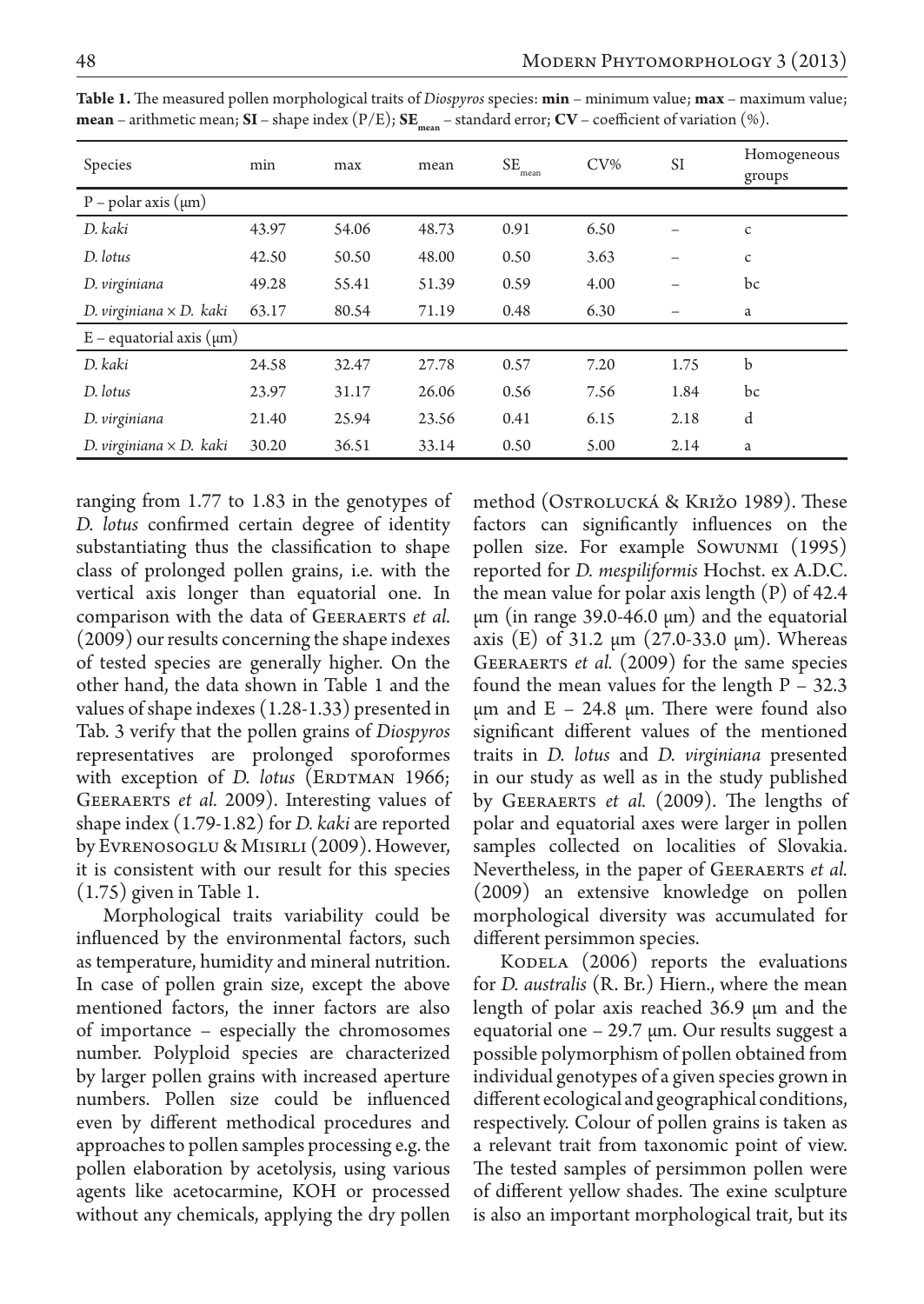| Genotype                        | min   | max   | mean  | $CV\%$ | <b>SI</b> | Homogeneous<br>groups |  |
|---------------------------------|-------|-------|-------|--------|-----------|-----------------------|--|
| $P$ – polar axis ( $\mu$ m)     |       |       |       |        |           |                       |  |
| $DI - AM1$                      | 10.07 | 63.44 | 44.37 | 21.64  |           | a                     |  |
| $DI - AM2$                      | 26.92 | 54.09 | 46.93 | 9.76   |           | ab                    |  |
| $DL-AM5$                        | 22.93 | 54.22 | 44.03 | 11.20  |           | a                     |  |
| $E$ – equatorial axis $(\mu m)$ |       |       |       |        |           |                       |  |
| $DI - AM1$                      | 6.06  | 34.63 | 25.01 | 19.29  | 1.77      | a                     |  |
| $DI - AM2$                      | 16.46 | 34.00 | 25.57 | 9.34   | 1.83      | ab                    |  |
| $DL-AM5$                        | 12.17 | 30.70 | 24.44 | 7.09   | 1.80      | b                     |  |

**Table 2.** The measured pollen morphological traits of selected genotypes of *Diospyros lotus* from Arborétum Mlyňany. Abbreviations see in Tab 1.

**Table 3.** Literature data on pollen morphological traits in some *Diospyros* species: **P** – polar axis; **E** – equatorial axis. Other abbreviations see in Tab 1.

| Plant species                  | axis         | min  | max  | mean | SI   | References                   |
|--------------------------------|--------------|------|------|------|------|------------------------------|
| D. kaki L.f. – G1              | $\mathbf{P}$ | 51.6 | 53.7 | 52.6 | 1.79 | Evrenosoglu & Misirli (2009) |
|                                | E            | 29.0 | 29.5 | 29.4 |      |                              |
| D. kaki L.f. – G2              | P            | 50.8 | 54.2 | 52.6 | 1.82 | Evrenosoglu & Misirli (2009) |
|                                | E            | 28.4 | 29.6 | 28.9 |      |                              |
| D. abyssinica (Hiern) F. White | P            |      |      | 22.9 | 1.18 | Geeraerts et al. (2009)      |
|                                | E            |      |      | 11.4 |      |                              |
| D. kirkii Hiern                | $\mathbf P$  |      |      | 31.6 | 1.05 | Geeraerts et al. (2009)      |
|                                | E            |      |      | 30.2 |      |                              |
| D. lotus L.                    | P            |      |      | 50.6 | 0.98 | Geeraerts et al. (2009)      |
|                                | E            |      |      | 51.5 |      |                              |
| D. squarrosa Klotzsch          | P            |      |      | 37.4 | 1.48 | Geeraerts et al. (2009)      |
|                                | E            |      |      | 25.3 |      |                              |
| D. virginiana L.               | P            |      |      | 41.4 | 1.33 | Geeraerts et al. (2009)      |
|                                | E            |      |      | 31.2 |      |                              |
|                                | $\mathbf{P}$ |      |      | 59.0 | 1.28 | Erdtman 1966                 |
|                                | E            |      |      | 46.0 |      |                              |

structural elements could be observed in detail only by SEM. Our SEM studies have shown that the sexine of tested species (Fig. 1) is not smooth but sculptured. There is domination of finely striation (striate), scarring (scabrate) or wrinkles, more markedly in *D. virginiana,*  also with occurrence of perforations. Also significantly was distinguished *D. kaki,* its sexina is irregularly baculiform. Similar characteristics of sculpture elements for some species of *Diospyros* are described by Geeraerts *et al.*   $(2009)$  and KODELA  $(2006)$ .

### **Conclusions**

Experimental studies were oriented on morphological characterization of pollen grains (sporoforms) of *D. kaki, D. virginiana, D. lotus*  and interspecies hybrid *D. virginiana × D. kaki*  with special attention paid to the size and